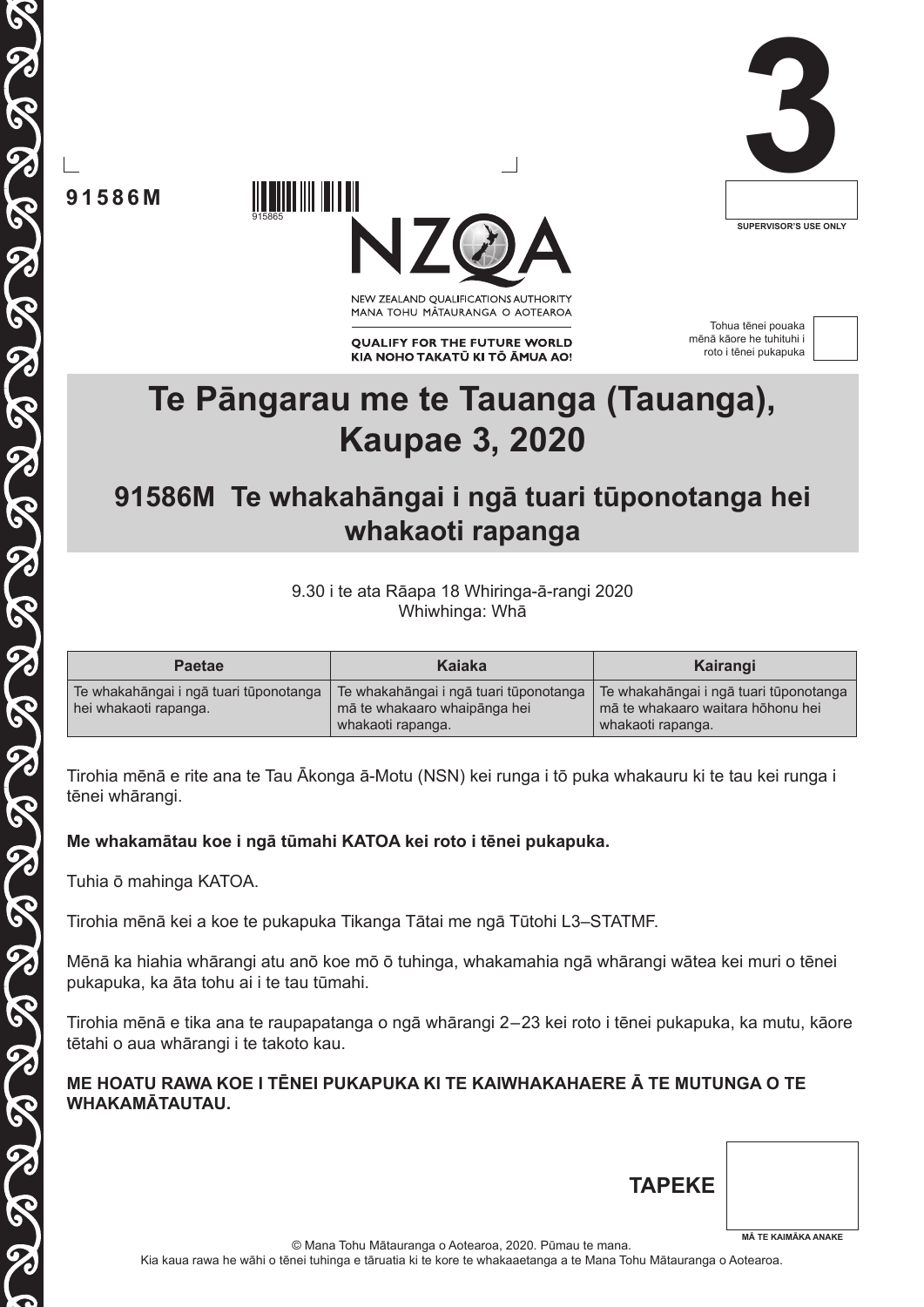#### **TŪMAHI TUATAHI**

- (a) Ko te whāinga o te hōhipera he tuku tina ki ngā tūroro mai i te 5 ki te 25 meneti i muri i te wehenga o te kai i te kīhini. E whai ana anō rātou ki te tuku i te kai ahiahi ki ngā tūroro mai i te 5 ki te 30 meneti i muri i te wehenga o te kai i te kīhini.
	- (i) Tātuhia ngā tauira tuari tūponotanga e rua mō te tina me te kai ahiahi ki tēnei tukutuku. Me āta tautohu ko tēhea te tina ko tēhea te kai ahiahi.



 (ii) Ka makariri ngā kai mēnā kua neke atu i te 20 meneti te taenga atu i muri i te wehenga mai i te kīhini.

 Mā te whakamahi i ngā tauira tuari tūponotanga tōtika, tātaihia he whakatau tata mō te tūponotanga he makariri te tina me te kai ahiahi a tētahi tūroro i te rā kotahi.

 (iii) Whakaaroarohia tētahi whakapae pūtake i oti i a koe i tō tātaitai i tō tuhinga ki te wāhanga (a)(ii).

 Matapakitia mēnā kei te tika pea (kāore rānei) tēnei whakapae pūtake.

 $\mathfrak{p}$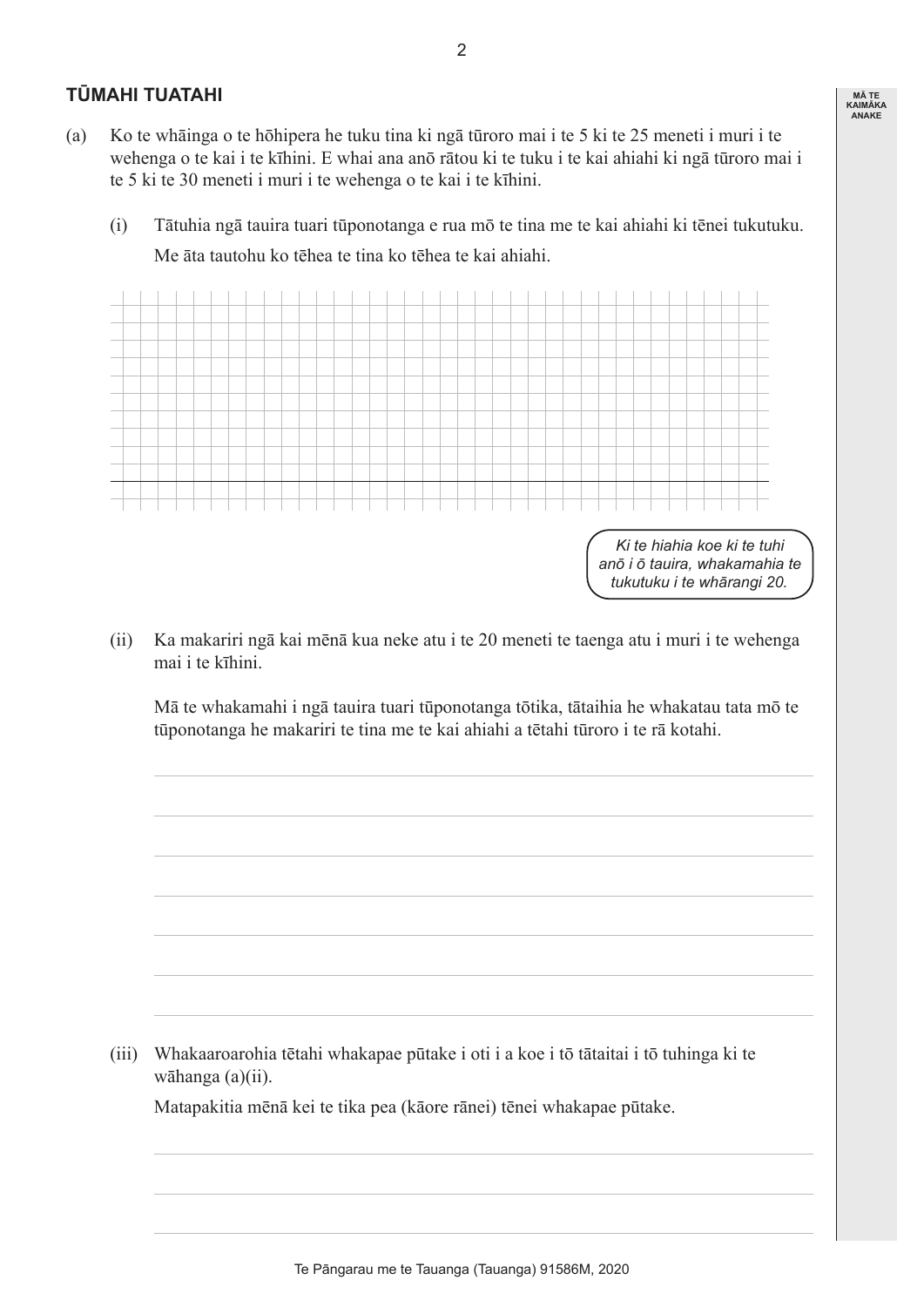| <b>MATE</b>    |
|----------------|
| <b>KAIMÄKA</b> |
| <b>ANAKE</b>   |
|                |

- (b) I Aotearoa, e tūtohu ana Te Manatū Hauora kia toru ngā tohanga huawhenua i te iti rawa i ia rā mō ngā pakeke katoa. Me kī ko te maha o ngā tohanga huawhenua ka kainga i ia rā e ngā pakeke o Aotearoa ka taea te whakatauira mā te tuari Poisson me te  $\lambda = 3.2$ .
	- (i) Whakamahia tēnei tauira Poisson hei tātai i tētahi whakatau tata mō te ōwehenga o ngā pakeke o Aotearoa e kai ana i te maha o ngā tohanga huawhenua i te iti rawa e tūtohua ana i ia rā.

(ii) He aha he uara mō  $\lambda$ , i raro i te tauira Poisson, kia taea ai e te 95% i te iti rawa o ngā pakeke o Aotearoa te kai tētahi tohanga huawhenua i te iti rawa i ia rā?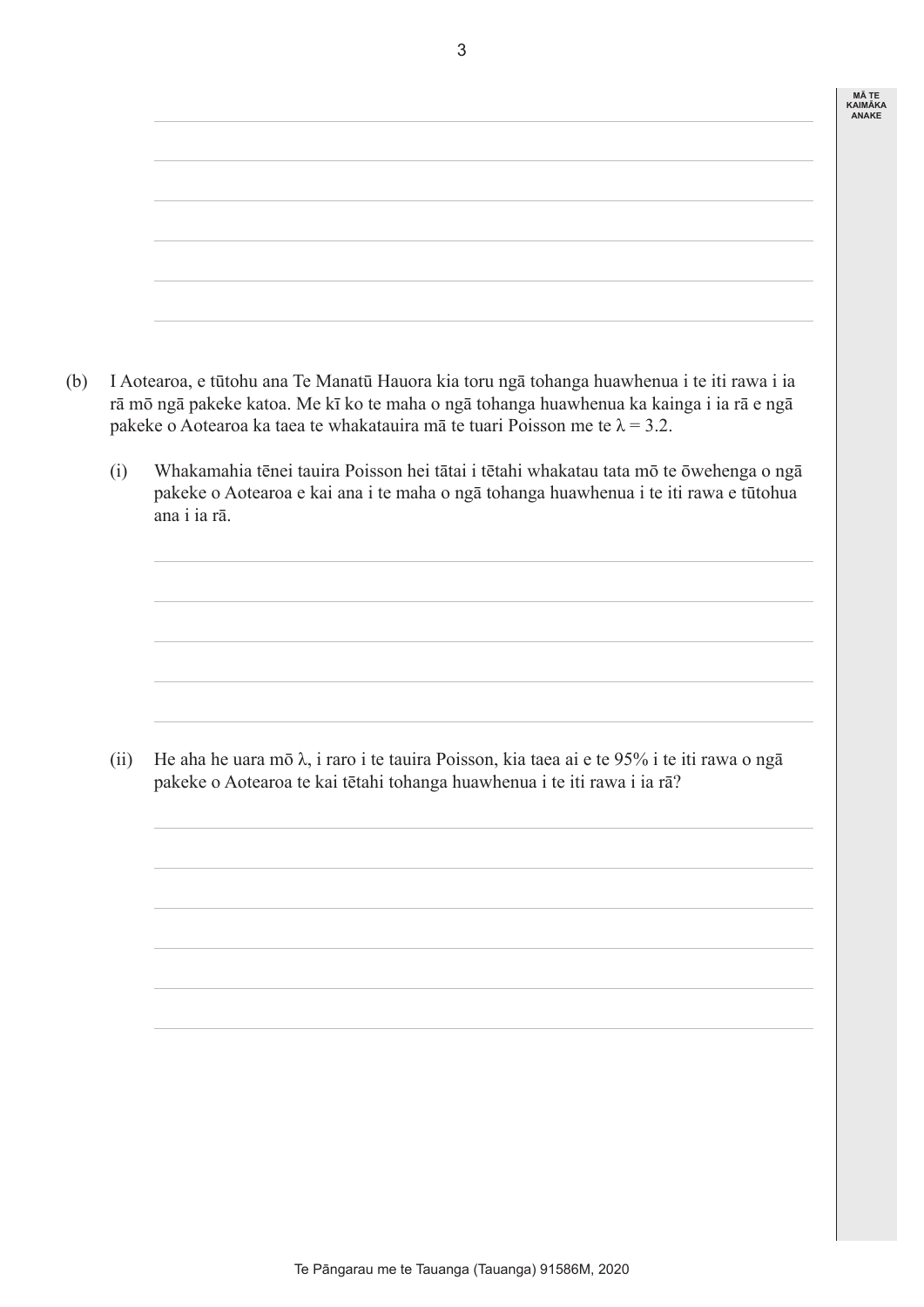#### **QUESTION ONE**

- (a) A hospital aims to deliver lunch (the midday meal) to patients anywhere between 5 and 25 minutes after the meal has left the kitchen. They also aim to deliver dinner (the evening meal) to patients anywhere between 5 and 30 minutes after the meal has left the kitchen.
	- (i) Sketch the two probability distribution models for lunch and dinner on this grid. Clearly identify which is lunch and which is dinner.



 (ii) Meals are cold if they arrive more than 20 minutes after leaving the kitchen.

 Using appropriate probability distribution models, calculate an estimate for the probability that a patient has both a cold lunch and a cold dinner on the same day.

(iii) Consider an assumption you made when you calculated your answer to part  $(a)(ii)$ . Discuss whether (or not) this assumption is likely to be valid.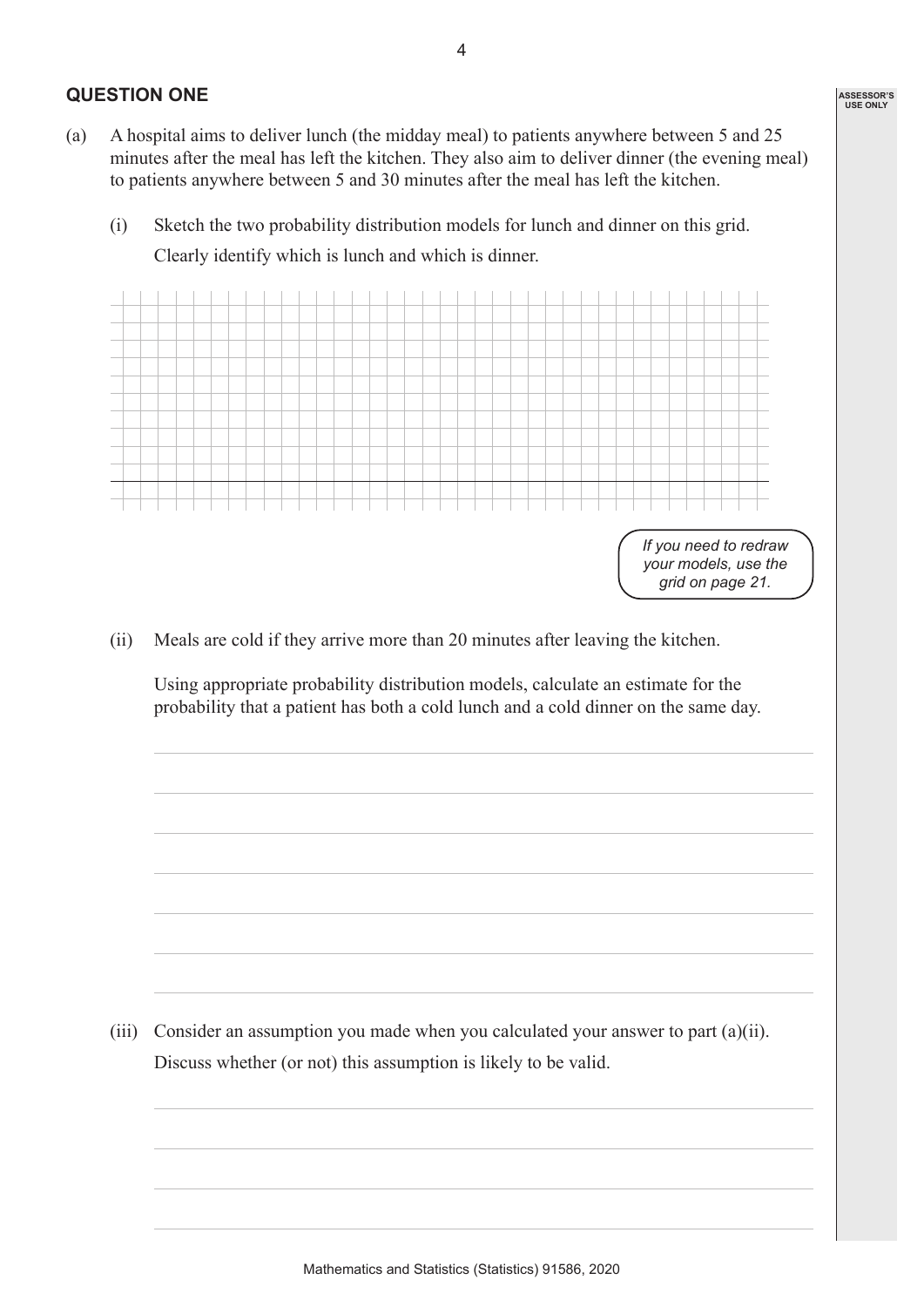|      | In New Zealand, the Ministry of Health recommends that all adults eat at least three servings<br>of vegetables each day. Suppose that the number of servings of vegetables eaten by New<br>Zealand adults each day can be modelled by a Poisson distribution with $\lambda = 3.2$ . |
|------|-------------------------------------------------------------------------------------------------------------------------------------------------------------------------------------------------------------------------------------------------------------------------------------|
| (i)  | Use this Poisson model to calculate an estimate for the proportion of New Zealand<br>adults who eat at least the recommended number of vegetable servings each day.                                                                                                                 |
|      |                                                                                                                                                                                                                                                                                     |
|      |                                                                                                                                                                                                                                                                                     |
| (ii) | What would the value of $\lambda$ need to be so that, under a Poisson model, at least 95% of<br>New Zealand adults ate at least one serving of vegetables each day?                                                                                                                 |
|      |                                                                                                                                                                                                                                                                                     |
|      |                                                                                                                                                                                                                                                                                     |
|      |                                                                                                                                                                                                                                                                                     |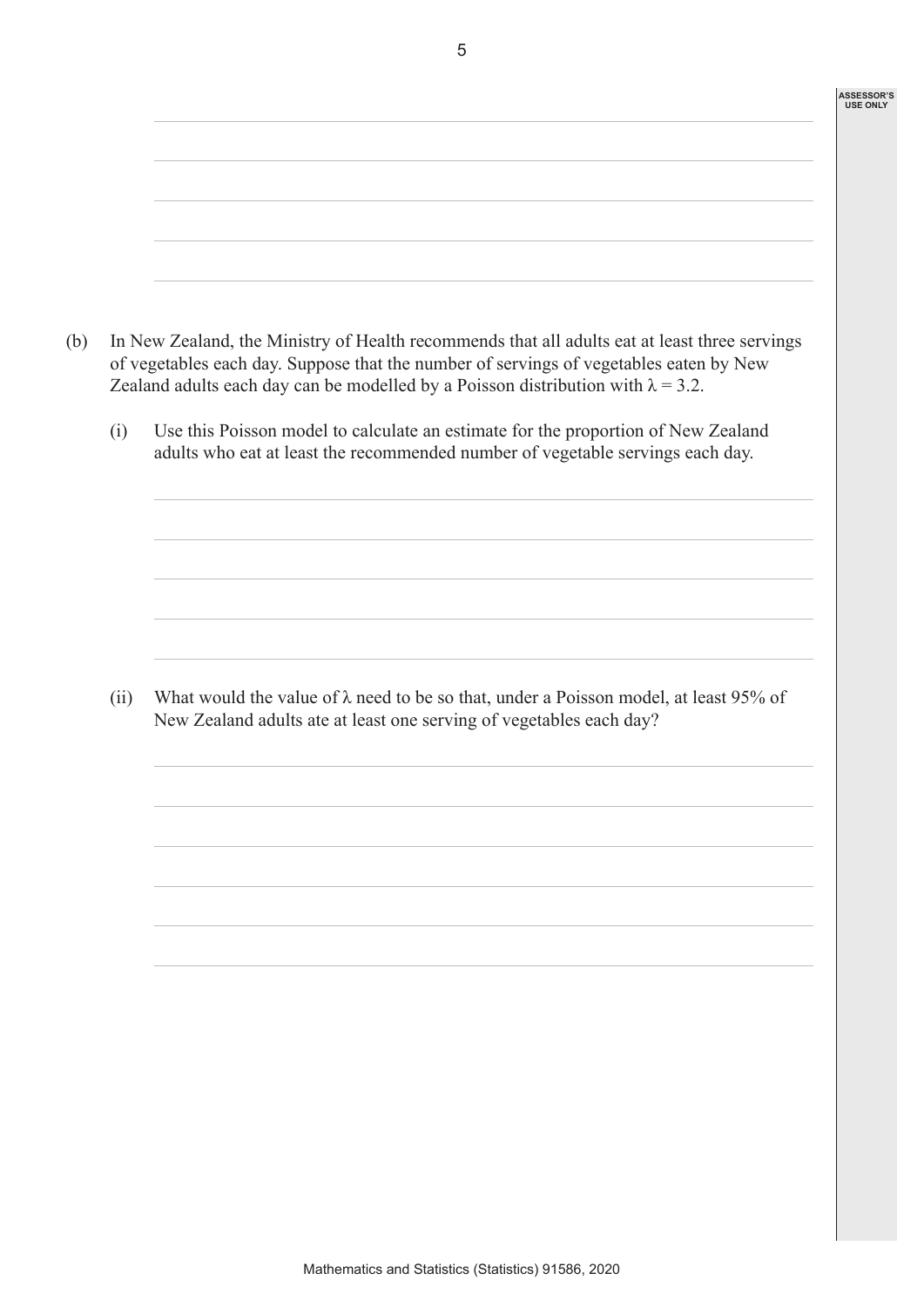(iii) Homai kia RUA ngā pūtake kāore pea e tika te whakamahi i te tuaritanga Poisson hei whakatauira i tēnei āhuatanga.

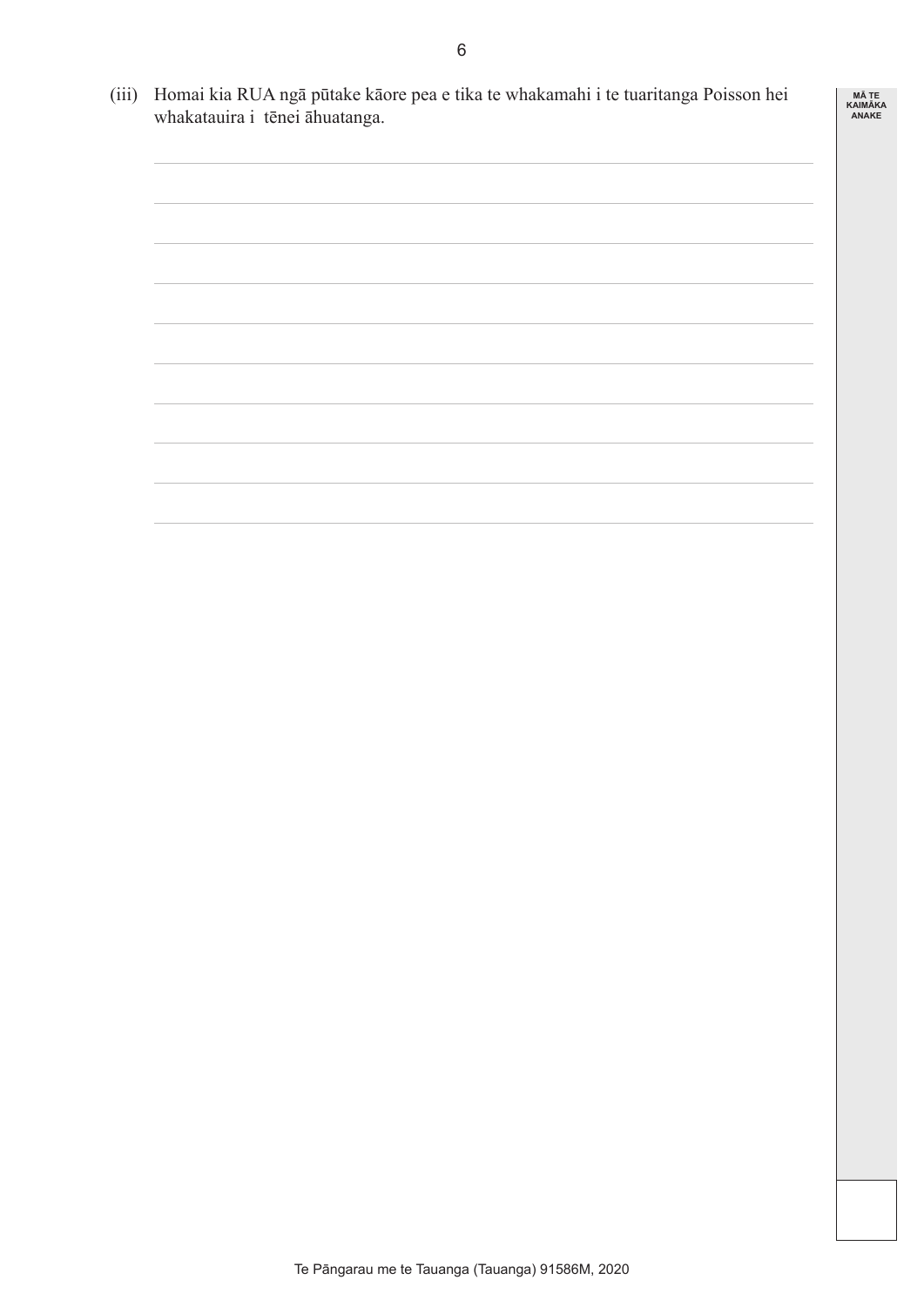(iii) Give TWO reasons why the use of the Poisson distribution may not be appropriate to

model this situation.

- -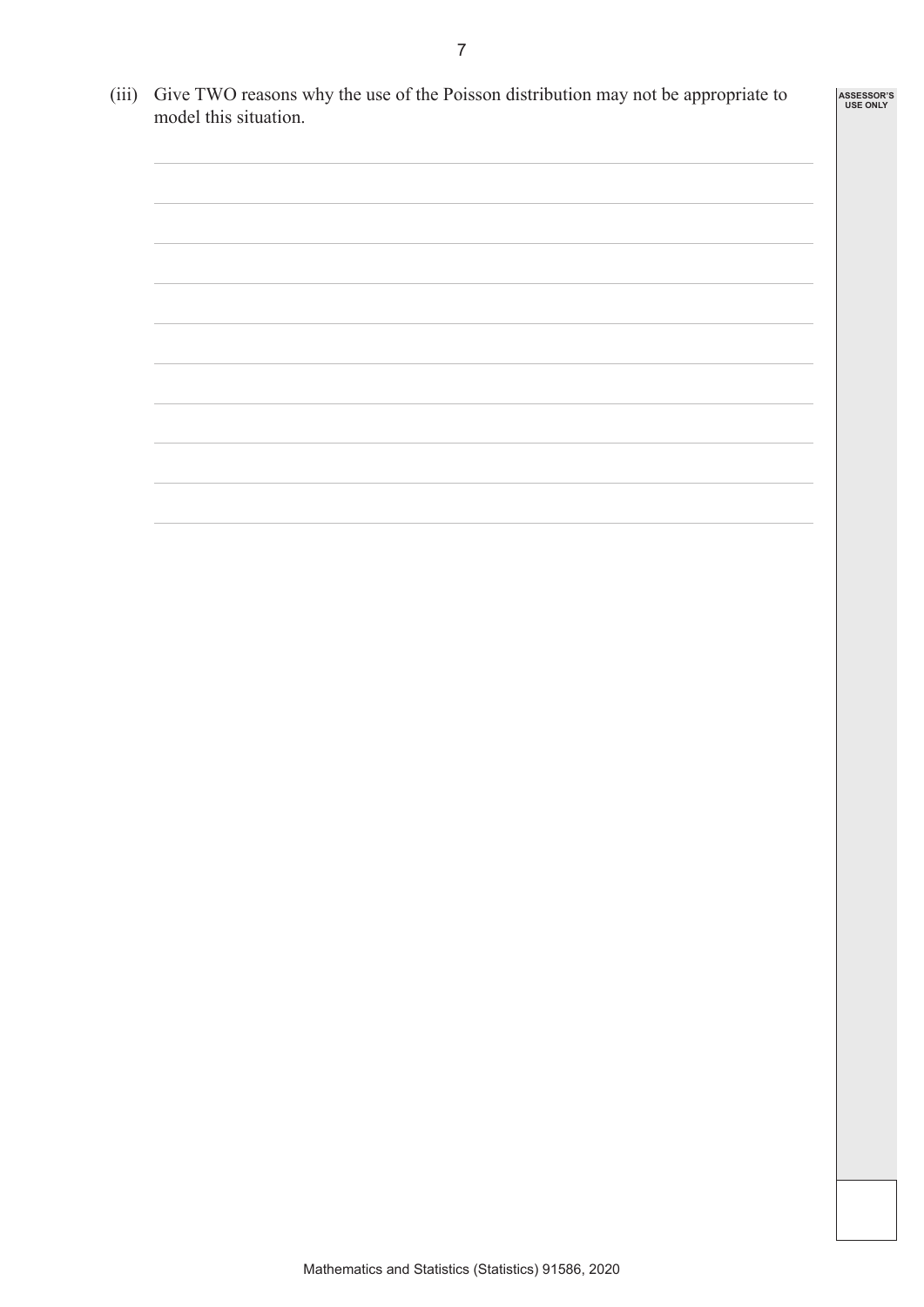#### **TŪMAHI TUARUA**

- (a) Ko te whakatau tata ka kainga te parakuihi i ia rā e ngā taiohi 49.9% o Aotearoa (ngā tāngata 15–18 tau).
	- (i) Me kī i tangohia he tīpako matapōkere o ngā taiohi e 8 o Aotearoa.

 Mā te whakamahi i tētahi tauira tuari tūponotanga tōtika, tātaihia he whakatau tata mō te tūponotanga ka iti iho i te haurua o ēnei taiohi e 8 he kai parakuihi i ia rā.

**MĀ TE KAIMĀKA ANAKE**

 (ii) E kī ana tētahi ākonga Tau 13, "tata ki te 50% o ngā taiohi ka parakuihi i ia rā, nō reira e 5 o ngā taiohi 10 ka tīpakohia ka kai parakuihi i ia rā."

 Me kōrero mēnā kei te tika tēnei tākupu mō tēnei whakaaro.

 (iii) Mō ngā tamariki o Aotearoa (2-14 tau), ko te whakatau tata mō te ōwehenga he kai parakuihi i ia rā he 85%.

 I kite tētahi kaimahi hauora mō ngā rōpū taiohi 10, ko te rerekētanga mō te maha o ngā taiohi i kai parakuihi i ia rā he tino nui ake ki te rerekētanga i kitea e ia mō ngā rōpū tamariki 10.

 Me tuku kōrero mēnā ka taea te parahau ngā kitenga a te kaimahi hauora mā te tauanga. Tautokona tō tuhinga ki ngā tātai tauanga.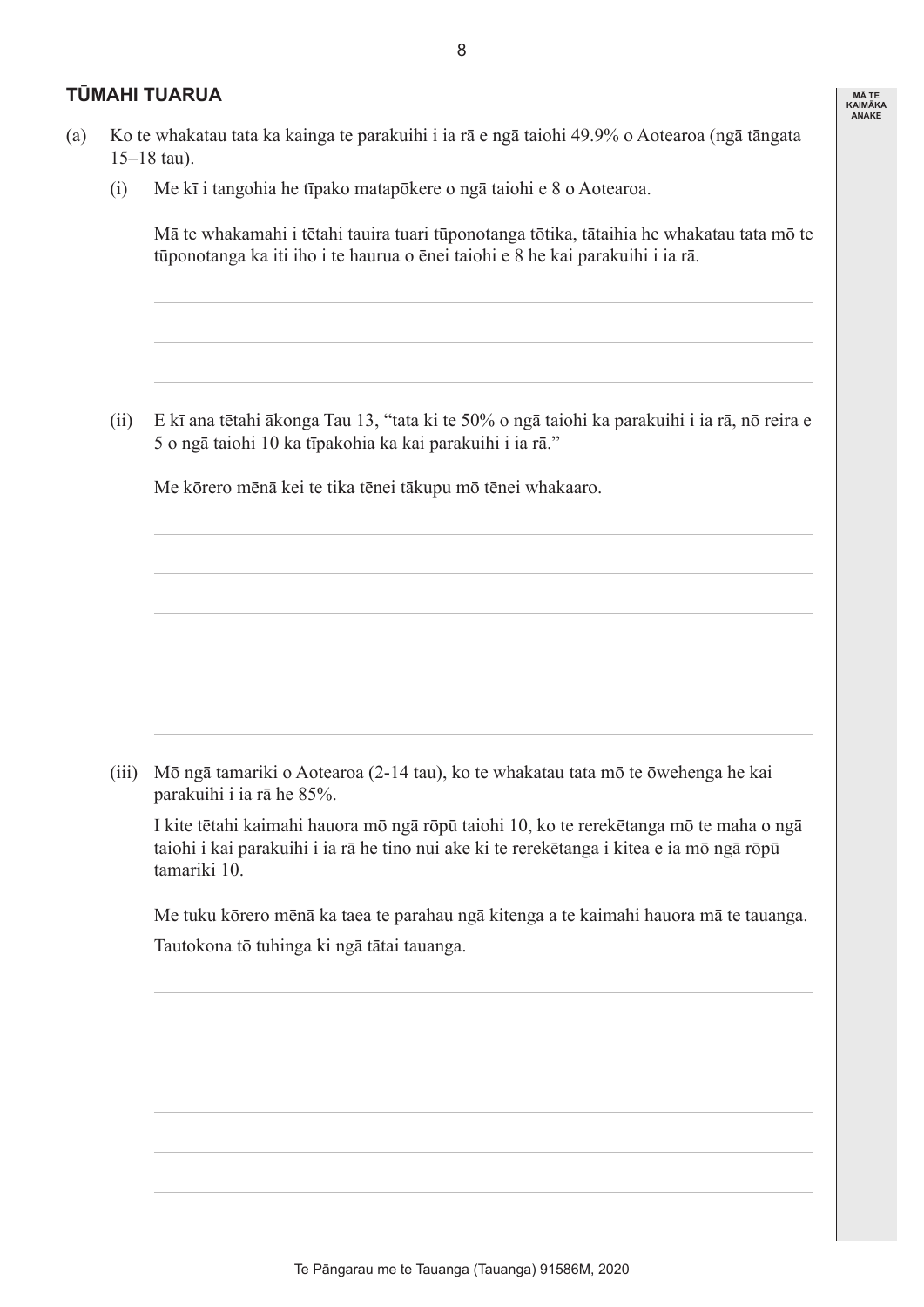#### **QUESTION TWO**

 (i) Suppose that a random sample of 8 New Zealand youths was taken.

 Using an appropriate probability distribution model, calculate an estimate for the probability that less than half of these 8 youths ate breakfast daily.

 (ii) A Year 13 student says, "approximately 50% of youths eat breakfast daily, so 5 of the next 10 youths sampled will eat breakfast daily."

 Comment on whether this student is correct in this reasoning.

 (iii) For New Zealand children (aged 2–14 years), the proportion who eat breakfast daily is estimated to be 85%.

 A health worker observed that for groups of 10 youths, the variation in the number of youths who ate breakfast daily was much greater than the variation they observed for groups of 10 children.

 Comment on whether the health worker's observation can be justified statistically.

 Support your answer with statistical calculations.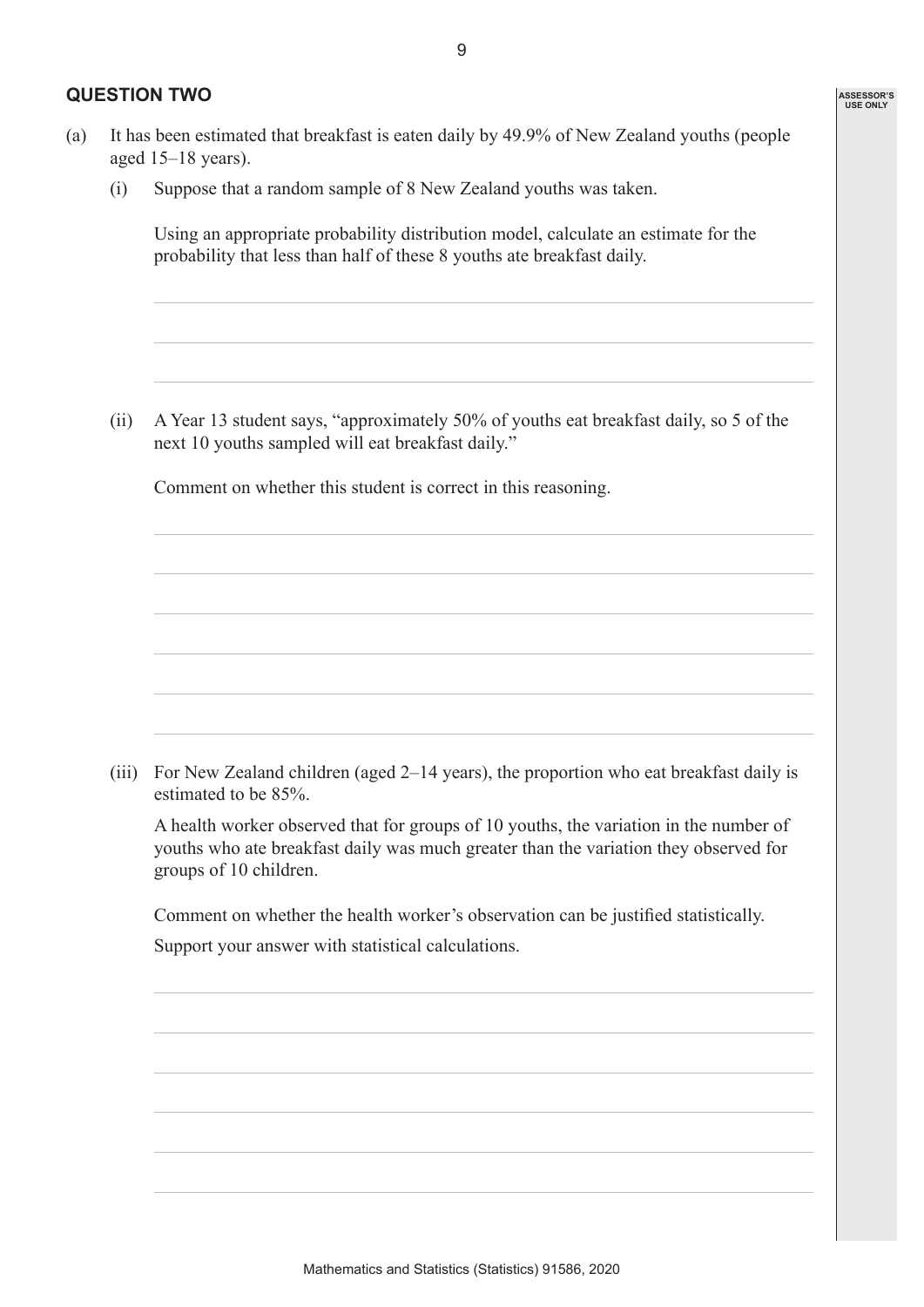- (b) Me kī ka whakatauiratia te whakapeto pūngao a ngā taiohi tāne o Aotearoa he parakuihi i ia rā mā te tuari māori, me te tau toharite o te 11200 kJ me te ine mahora o te 2230 kJ.
	- (i) Mēnā kei runga ake te whakapeto pūngao i te 12 800 kJ mō te parakuihi ko te mutunga atu i te nuinga o te wā he pukukai mō te roanga atu o te rā.

 Whakatau tatatia te tūponotanga kei runga ake te whakapeto pūngao i te 12 800 kJ i te parakuihi mō tētahi taiohi tāne ka tīpakohia matapōkeretia. ā, he kai parakuihi i ia rā.

 (ii) E mōhiotia ana tata ki te haurua o ngā taiohi tāne o Aotearoa he kai parakuihi i ia rā kei waenga tā rātou whakapeto pūngao i te 9500 me te 12000 kJ.

 Matapakitia mēnā e tōtika ana te tauira tuari māori e whakaaturia ana i runga ake mō te whakatauira i te whakapeto pūngao i te parakuihi mō ngā taiohi tāne o Aotearoa he kai parakuihi i ia rā.

 Tautokona tō tuhinga ki ngā tātai tauanga.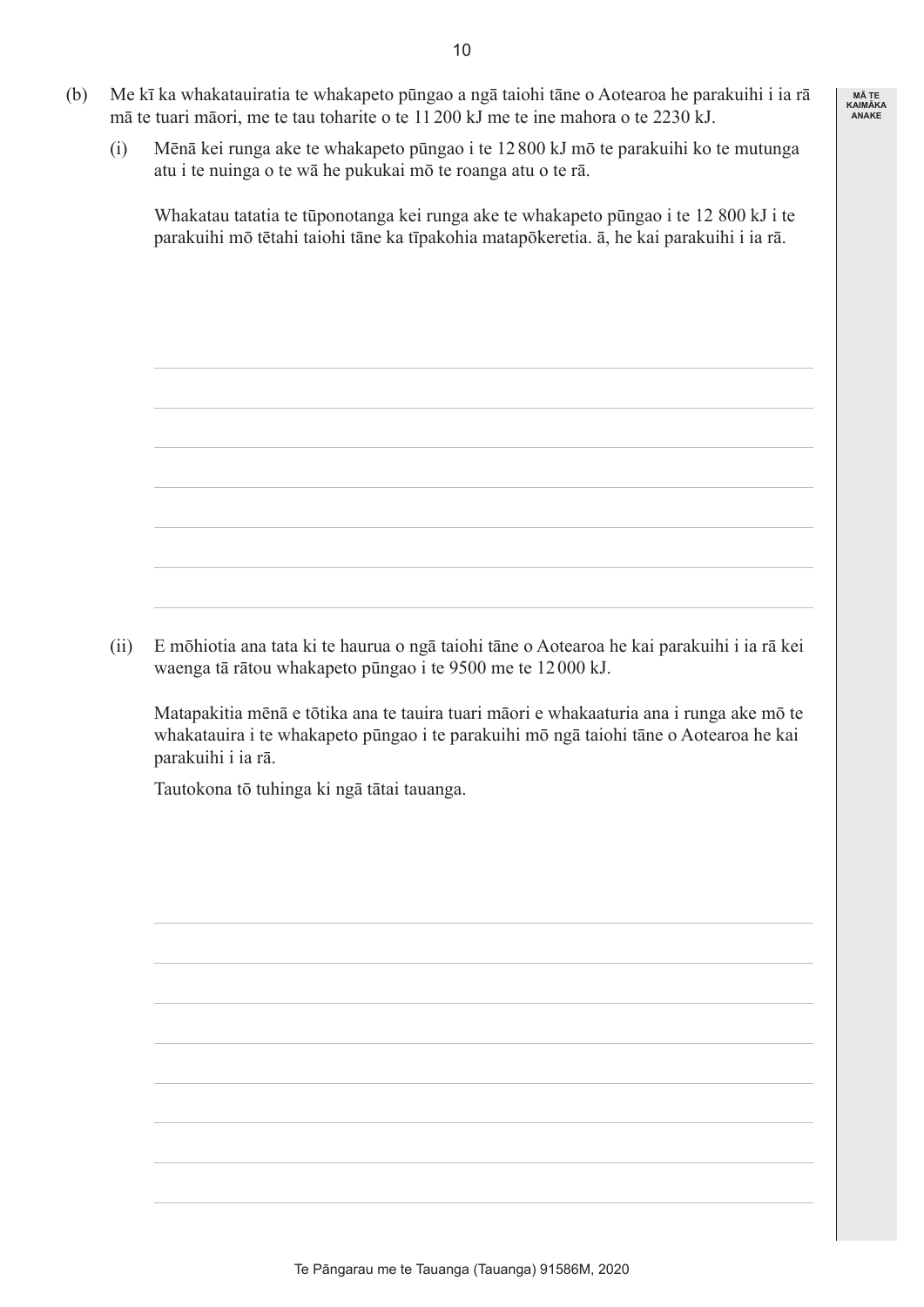- (b) Suppose the energy intake at breakfast for New Zealand male youths who eat breakfast daily is modelled by a normal distribution, with a mean of 11 200 kJ and standard deviation of 2230 kJ.
	- (i) Energy intake at breakfast above 12800 kJ often leads to overeating for the rest of the day.

 Estimate the probability that a randomly chosen male youth who eats breakfast daily has an energy intake above 12800 kJ at breakfast.

**ASSESSOR'S USE ONLY**

(ii) It is known that approximately half of New Zealand male youths who eat breakfast daily have an energy intake at breakfast of between 9500 and 12000 kJ.

 Discuss whether the normal distribution model presented above appears to be appropriate for modelling the energy intake at breakfast of New Zealand male youths who eat breakfast daily.

 Support your answer with statistical calculations.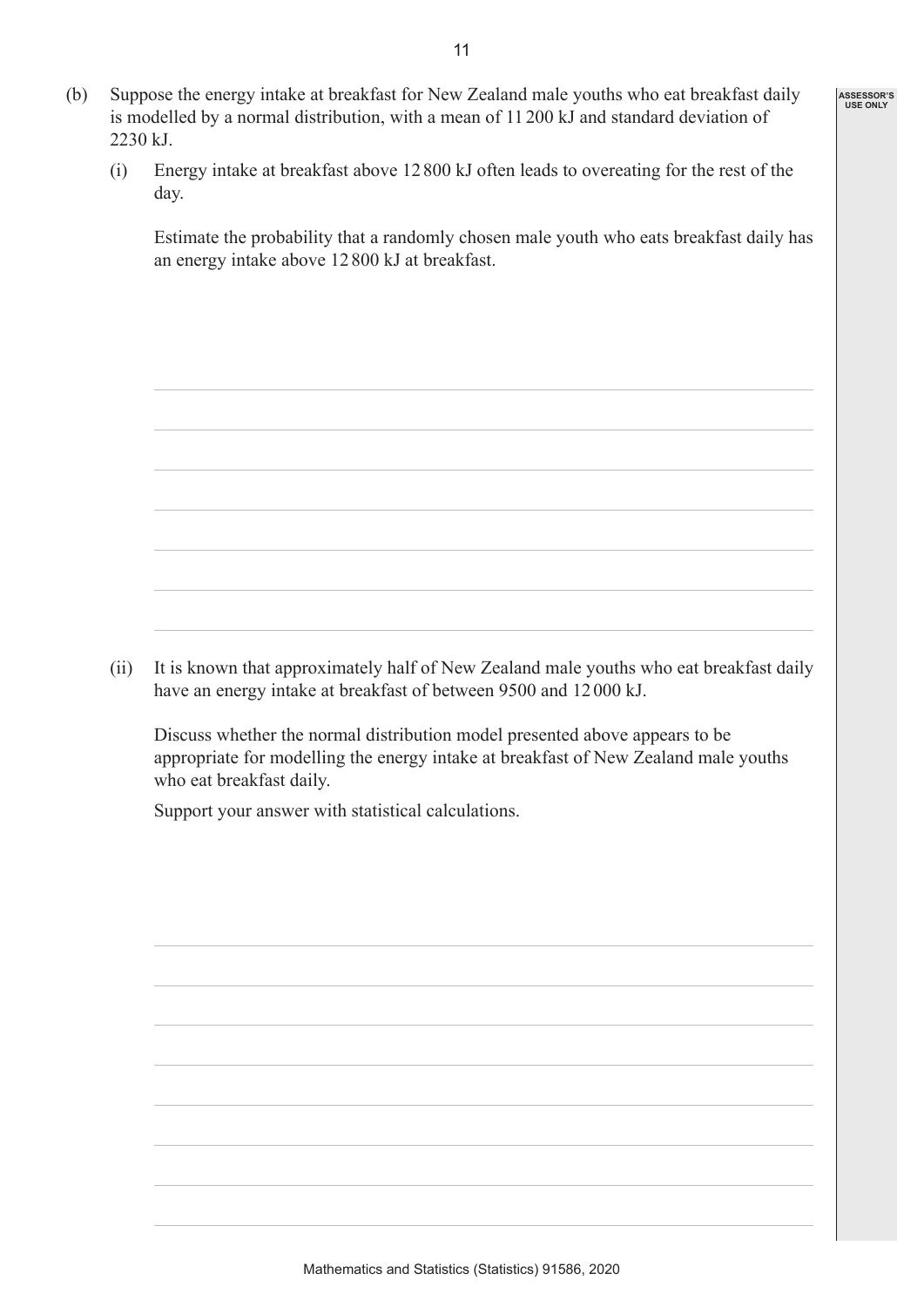(iii) Ka kohia ngā raraunga mai i ngā ākonga i whakauru ki tētahi kura tāne. I tēnei kura, 15% o ngā taiohi he kai parakuihi i ia rā he nui ake i te 12800 kJ te whakapeto pūngao i te parakuihi.

**MĀ TE KAIMĀKA ANAKE**

 Tūtohutia ngā uara tōtika o ngā tawhā o tētahi tauira tuari māori ka taea te whakamahi hei whakatauira i te whakapeto pūngao i te parakuihi mō ngā taiohi tāne he kai parakuihi i ia rā i tēnei kura.

 Whakamahia ngā tātai tauanga me te whakaaro whaitake hei tautoko i tō tuhinga.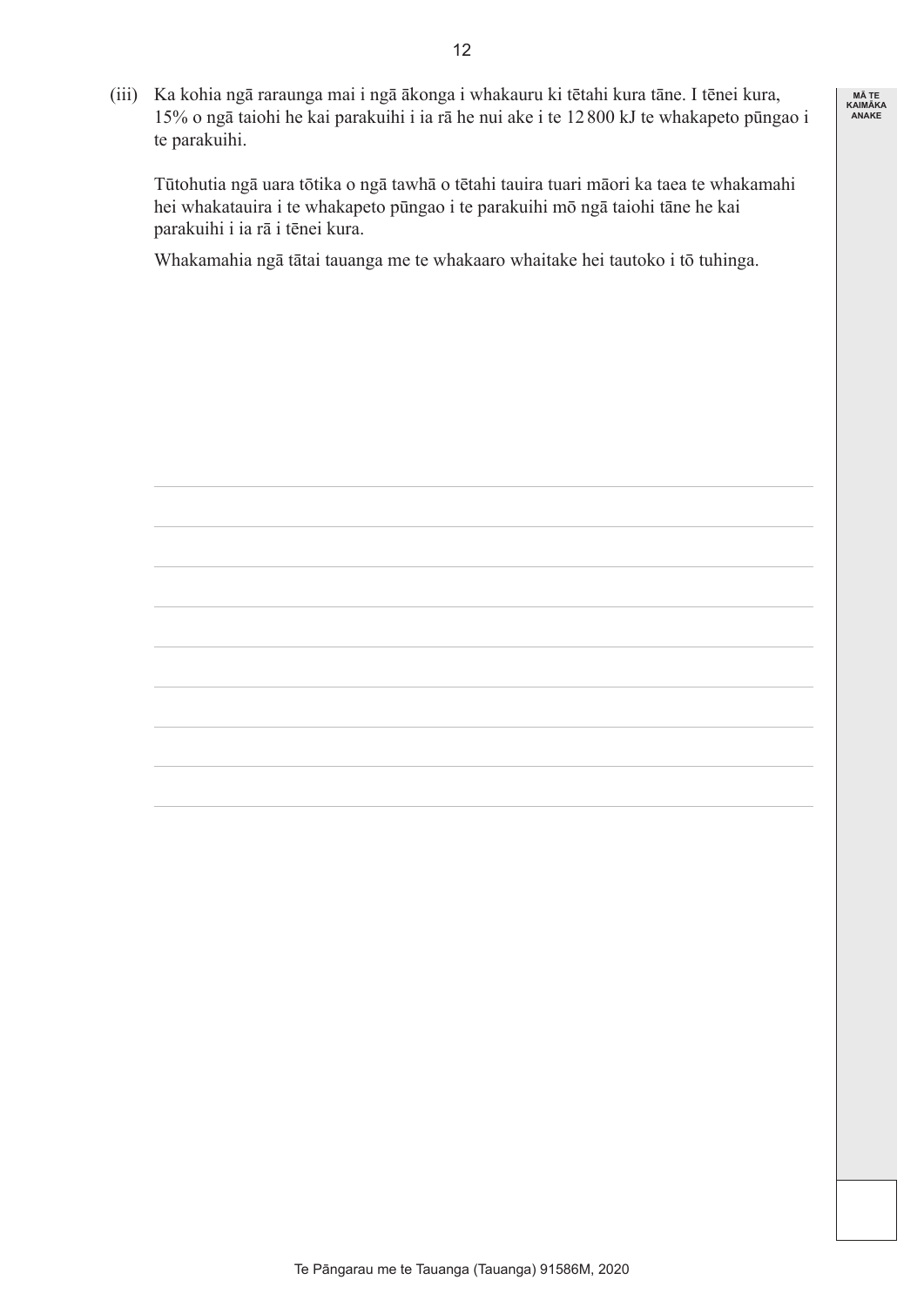(iii) Data is collected from students enrolled at a single-sex boys' school. At this school, 15% of youths who eat breakfast daily have an energy intake above 12800 kJ at breakfast.

 Suggest suitable values of the parameters of a normal distribution model that could be used for modelling energy intake at breakfast for male youths who eat breakfast daily at this particular school.

**ASSESSOR'S USE ONLY**

 Support your answer with statistical calculations and reasoning.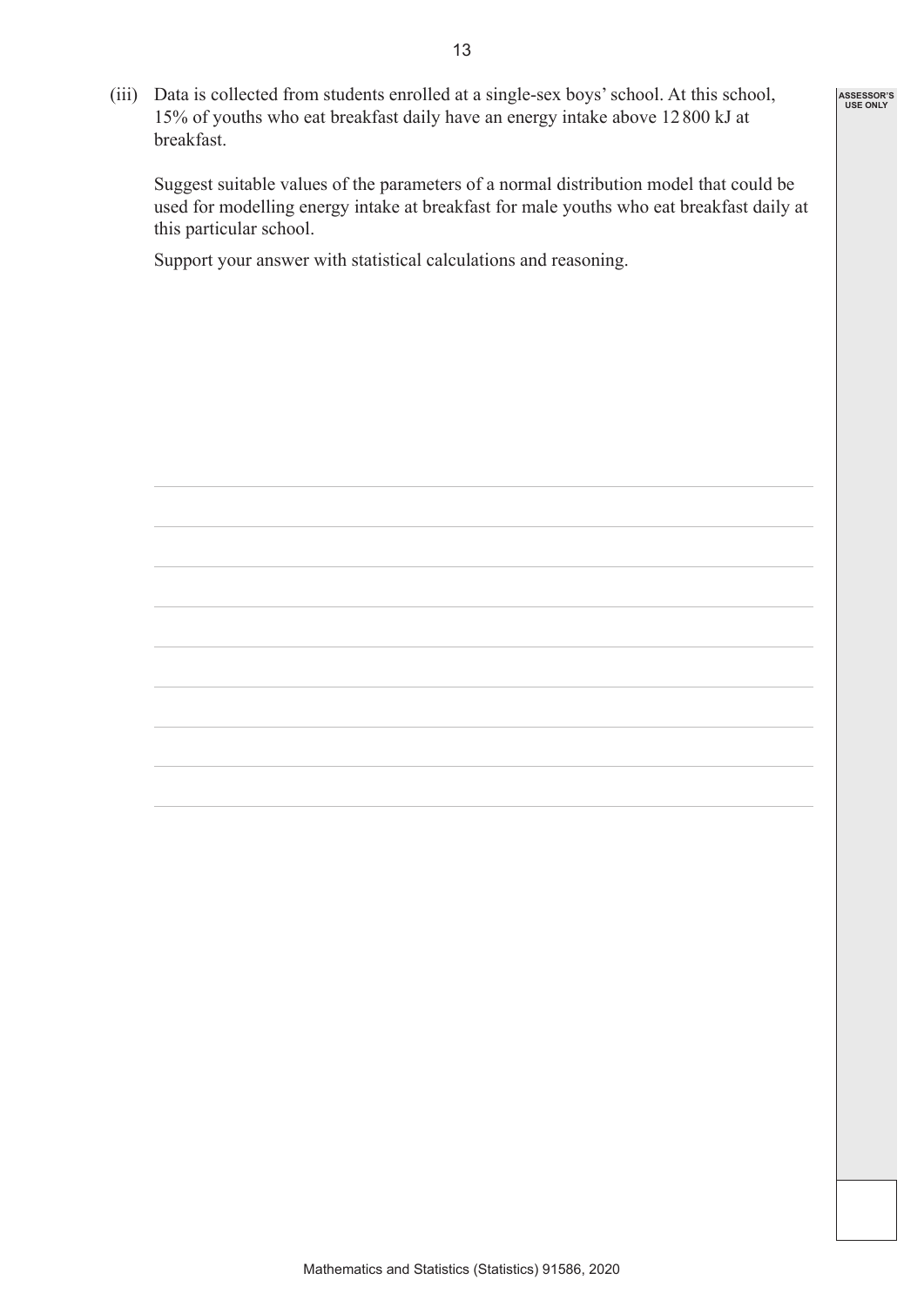#### **TŪMAHI TUATORU**

- (a) Ko tētahi tino wharanga mō ngā kaitākaro, otirā me hāparapara i te nuinga o te wā, ko te tīhae o te nape o te turi (ACL). Ko te tikanga kei waenga i te 120 meneti me te 150 meneti te roa o te hāparapara ACL, ā, ko te roa i te nuinga o te wā he 130 meneti.
	- (i) Mā te whakamahi i tētahi tuari tūponotanga tōtika, tātaihia tētahi whakatau tata mō te tūponotanga he poto ake i te 130 meneti te roa o tētahi hāparapara ACL.

 Whakaaturia ngā tātaitanga hei tautoko i tō tuhinga. 

 (ii) Ina ko te roa o tētahi hāparapara ACL he poto ake i te 140 meneti, tātaitia he whakatau tata mō te tūponotanga ka roa ake te hāparapara i te 130 meneti.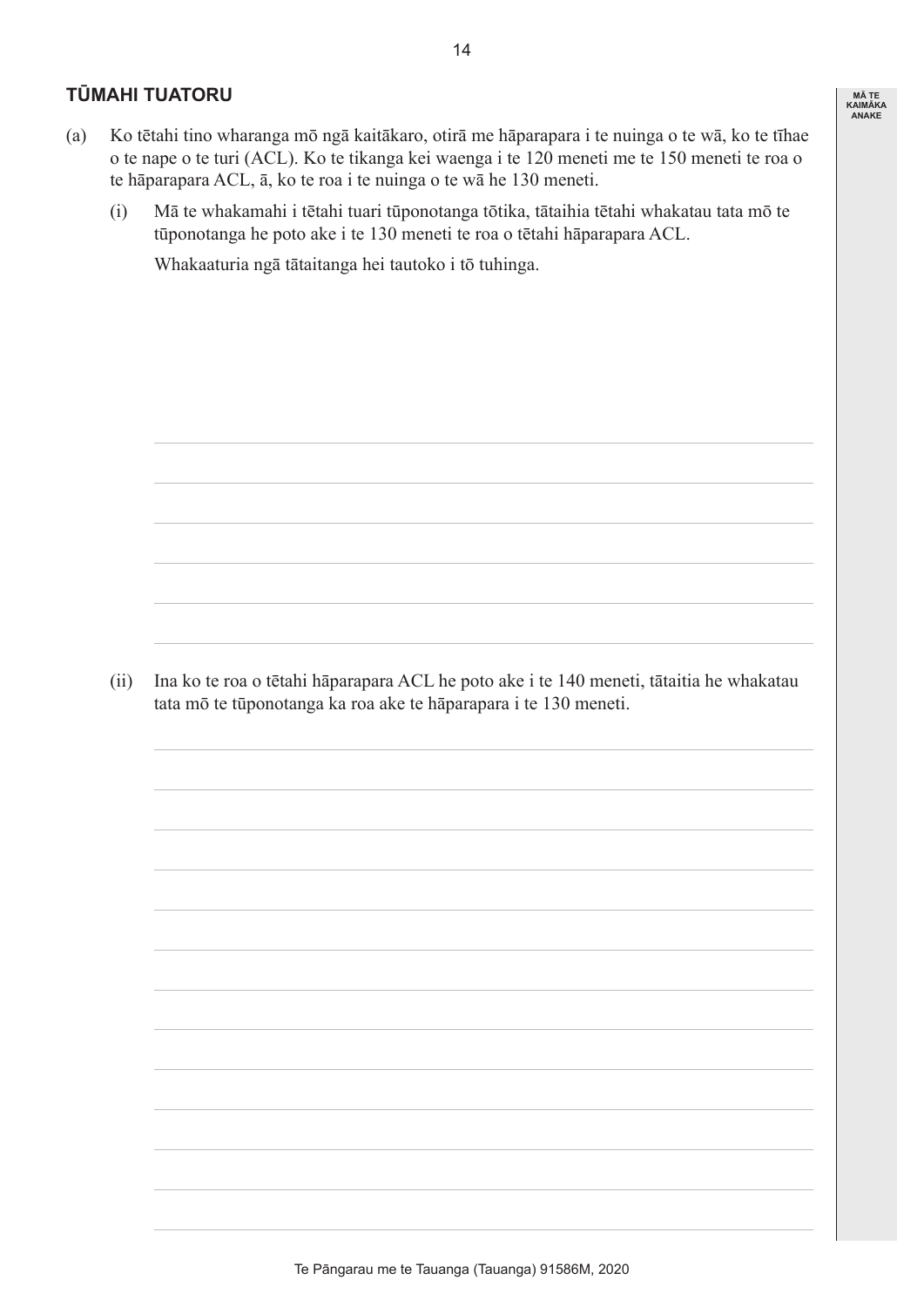#### **QUESTION THREE**

- (a) A common injury for sports players, which often requires surgery, is a ruptured anterior cruciate ligament (ACL). ACL surgery usually takes between 120 and 150 minutes, with the most common time being 130 minutes.
	- (i) Using an appropriate probability distribution, calculate an estimate for the probability that an ACL surgery takes less than 130 minutes.

 Show working to support your answer. 

 (ii) Given that an ACL surgery takes less than 140 minutes, calculate an estimate for the probability that the surgery takes more than 130 minutes.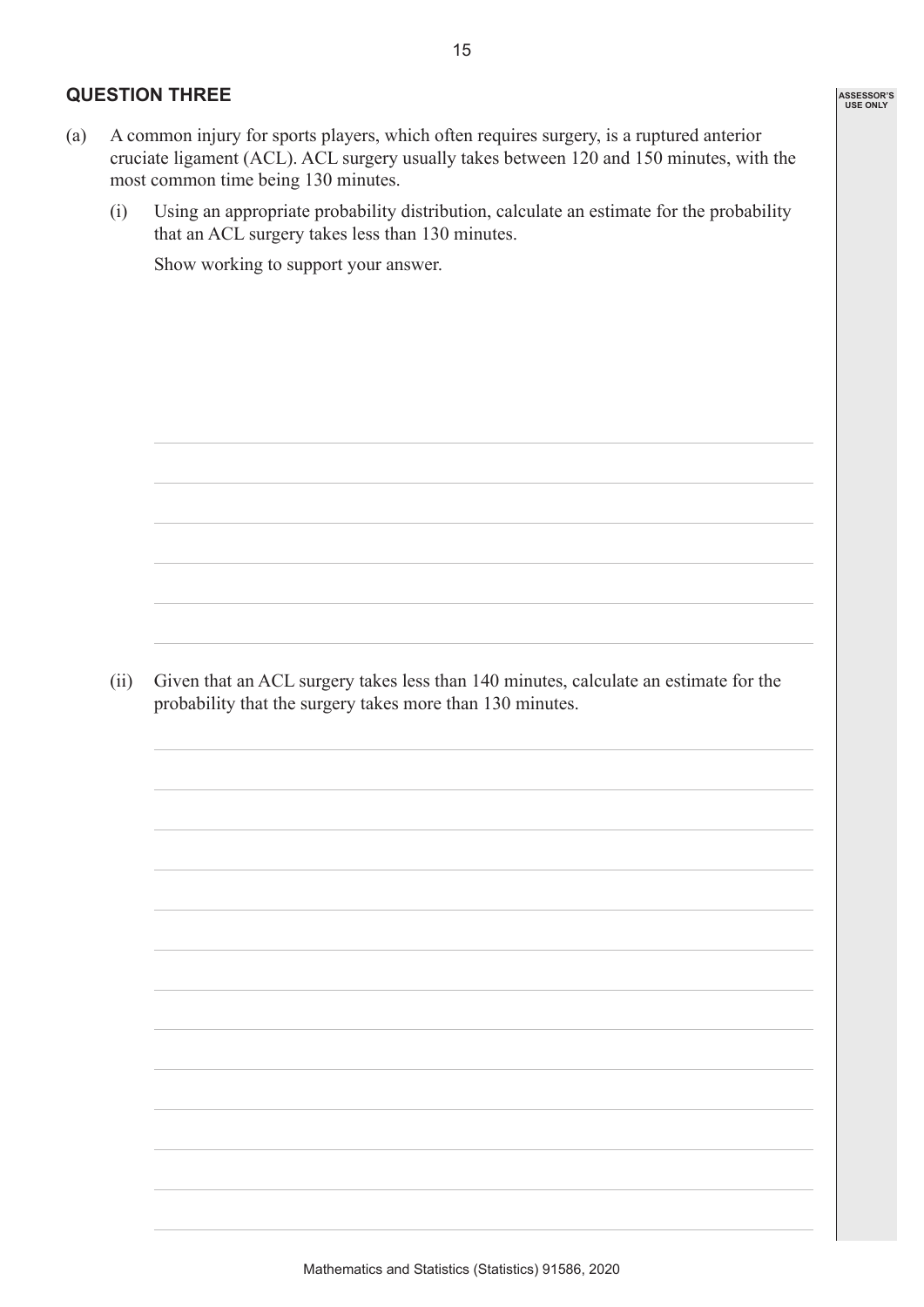(b) Kei te whiriwhiri tētahi hōhipera ki te tiki i tētahi mīhini hihi-x hou. E whakaatu ana te papatau i raro i te tuari tūponotanga o te taurangi matapōkere *N*, arā, te maha o ngā tapitapi e hiahiatia ana mō tētahi mīhini hihi-x i roto i tētahi wāhanga wā toru tau.

| $P(N = n)$ | 0.34 | 0.35 |  |
|------------|------|------|--|

 (i) Tātaitia te tau toharite me te ine mahora o te maha o ngā tapitapi i roto i te toru tau.

Tau toharite: Ine mahora: (ii) E whiriwhiri ana te hōhipera ki te rīhi i tētahi mīhini hihi-x mai i Kamupene A, i Kamupene B rānei. Ka tukuna e Kamupene A tētahi utu motuhake kotahi o te \$69500, me te \$350 tāpiri i ia marama. Ka tukuna e Kamupene B tētahi utu motuhake kotahi o te \$65000, me te \$10000 tāpiri mō ia tapitapi. Matapakitia ko tēhea te kamupene he nui ake te taurangitanga i roto i ngā utu rīhi tapeke i roto i te toru tau. **Ka haere tonu te Tūmahi** 

**MĀ TE KAIMĀKA ANAKE**

**Tuatoru i te whārangi 18.**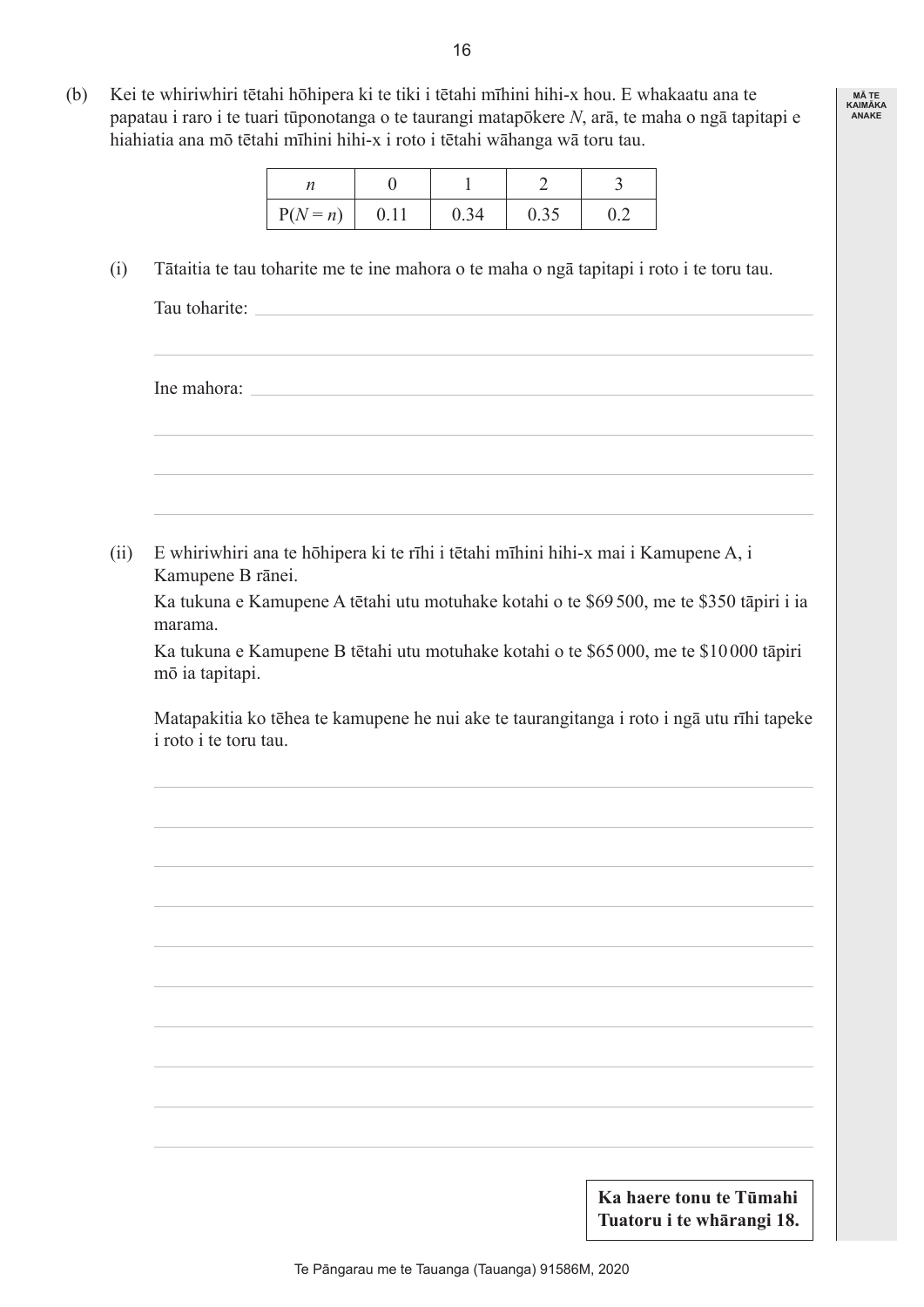(b) A hospital is considering sourcing a new x-ray machine. The table below shows the probability distribution of the random variable *N*, the number of repairs needed for an x-ray machine over any three-year period.

| $P(N = n)$ | 0.11 | 0.34 | 0.35 |  |
|------------|------|------|------|--|

 (i) Calculate the mean and standard deviation of the number of repairs over the three-year period.

Mean:

Standard deviation:

 (ii) The hospital is considering leasing an x-ray machine from Company A or Company B. Company A charges a one-off fee of \$69500, plus an additional \$350 per month. Company B charges a one-off fee of \$65000, plus an additional \$10000 per repair.

 Discuss which company has the higher variation in total lease costs over the three-year period.

> **Question Three continues on page 19.**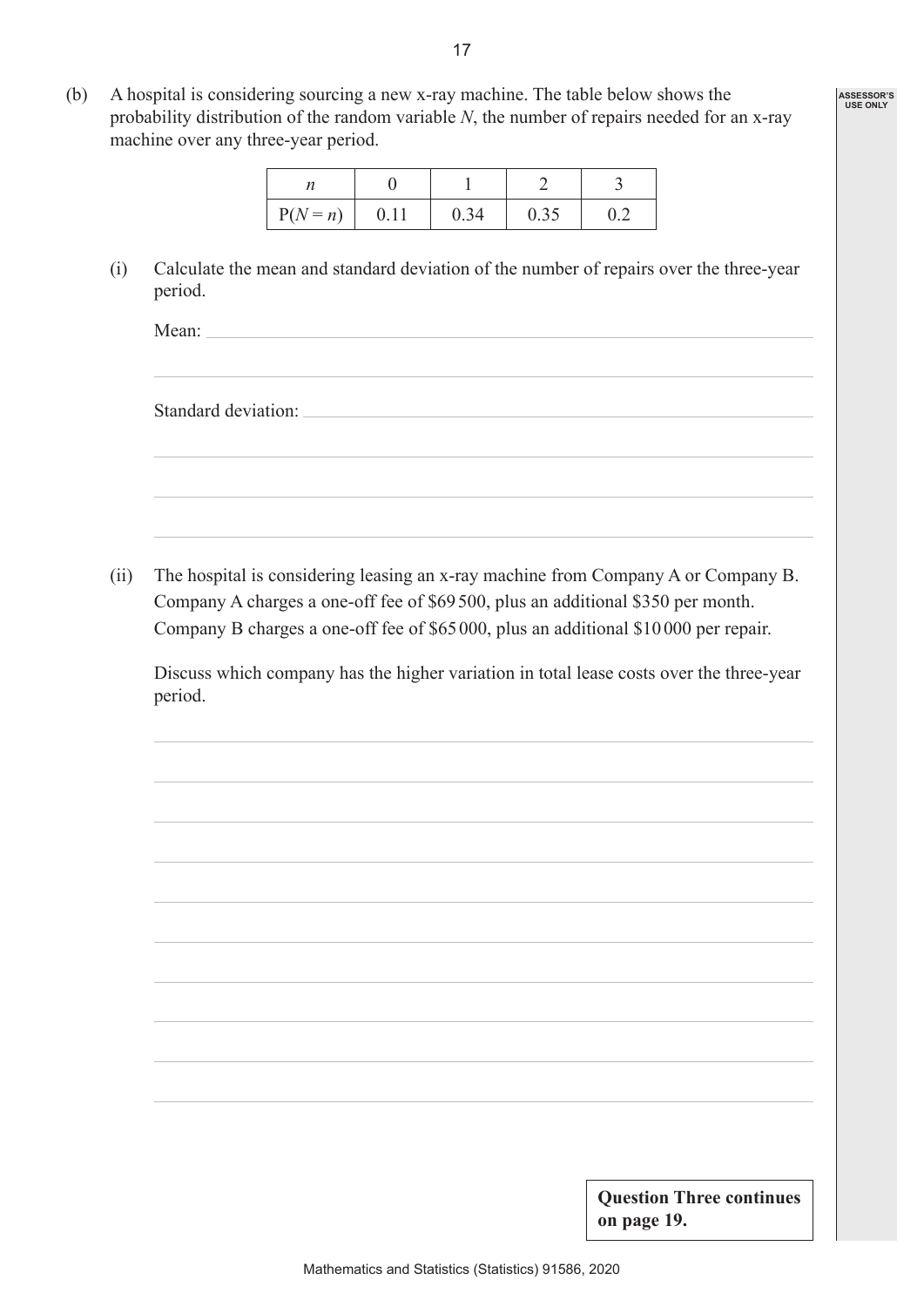(iii) Ka rīhitia e te hōhipera tētahi mīhini hihi-x mō te toru tau.

 Ko tēhea te kamupene ka tūtohua e koe ki te hōhipera mō te rīhi i te mīhini hihi-x? Whakamahia te whakaaro whaitake o te tauanga hei tautoko i tō whakautu.

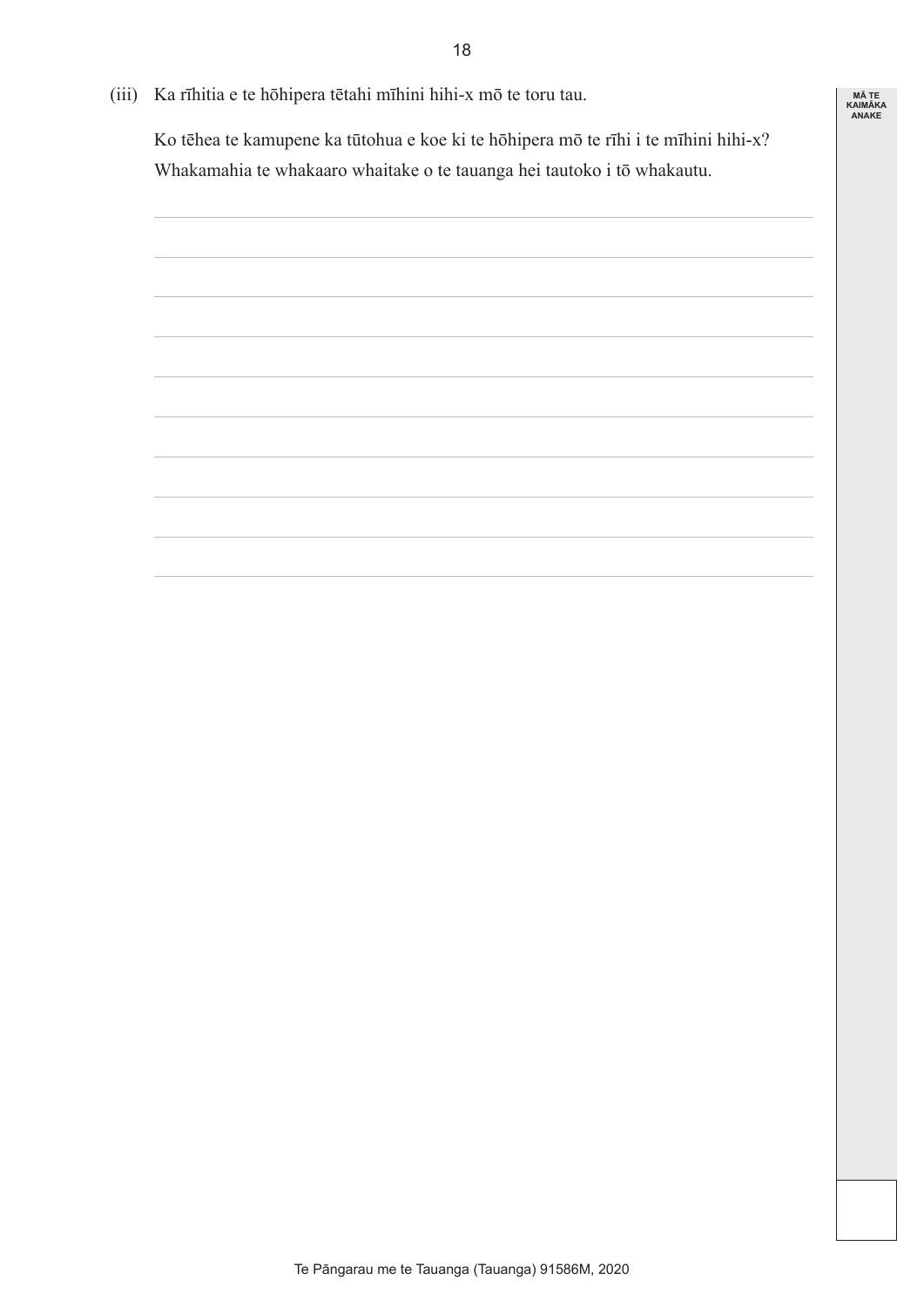(iii) The hospital will lease an x-ray machine for three years.

 From which company would you recommend the hospital lease the x-ray machine? Support your answer with statistical reasoning.

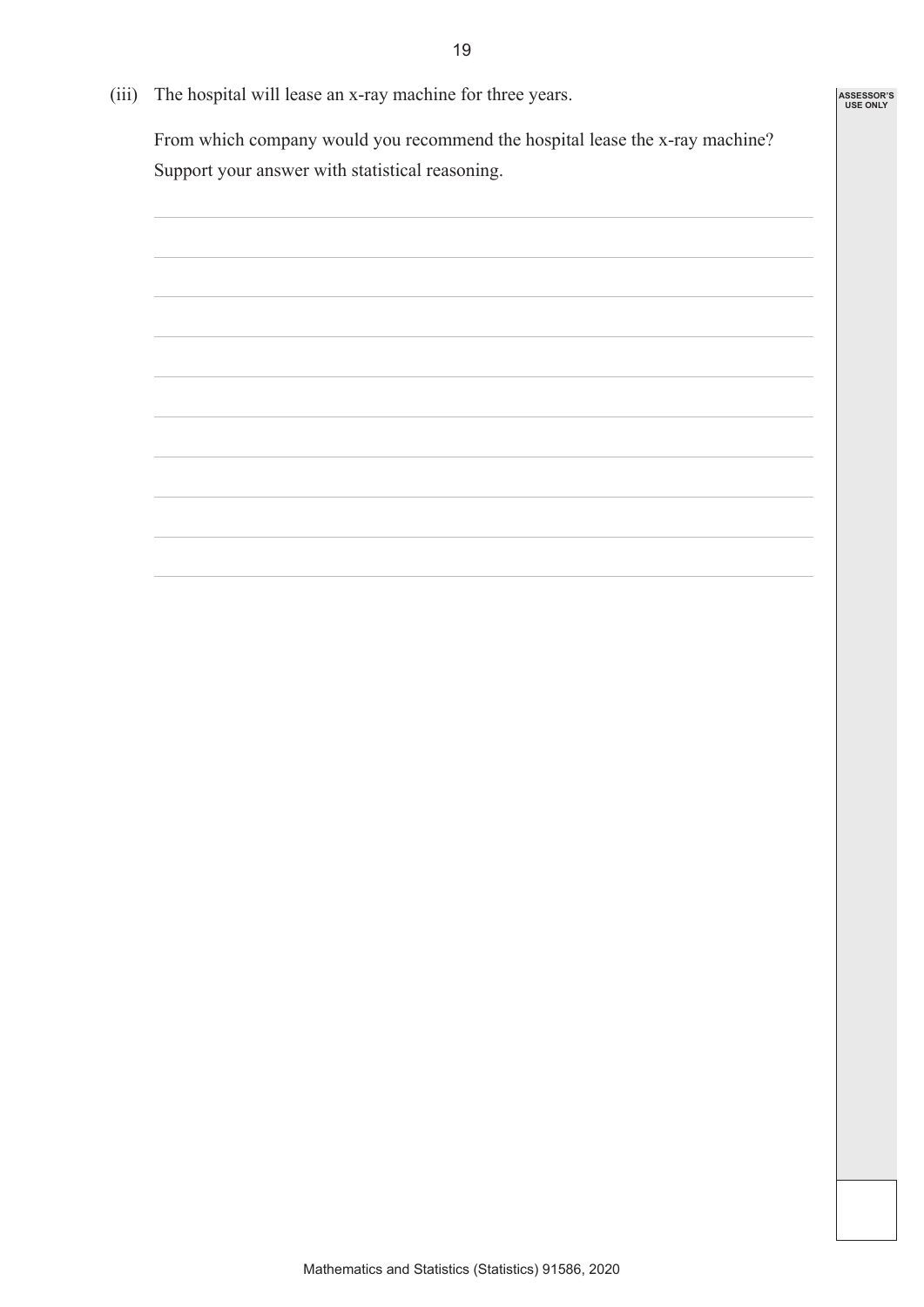### **HOAHOA WĀTEA**

Ki te hiahia koe ki te tuhi anō i ō tauira tuari tūponotanga mai i te Tūmahi Tuatahi (a)(i), tuhia ki te tukutuku o raro. Kia mārama te tohu ko tēhea te tuhinga ka hiahia koe kia mākahia.

| <b>Contract Contract Contract Contract</b> |  |  |  |  |  |  |  |  |  |  |  |  |  |  |  |  |  |  |
|--------------------------------------------|--|--|--|--|--|--|--|--|--|--|--|--|--|--|--|--|--|--|
|                                            |  |  |  |  |  |  |  |  |  |  |  |  |  |  |  |  |  |  |
|                                            |  |  |  |  |  |  |  |  |  |  |  |  |  |  |  |  |  |  |
|                                            |  |  |  |  |  |  |  |  |  |  |  |  |  |  |  |  |  |  |
|                                            |  |  |  |  |  |  |  |  |  |  |  |  |  |  |  |  |  |  |
|                                            |  |  |  |  |  |  |  |  |  |  |  |  |  |  |  |  |  |  |
| <b>Contract Contract Contract Contract</b> |  |  |  |  |  |  |  |  |  |  |  |  |  |  |  |  |  |  |
|                                            |  |  |  |  |  |  |  |  |  |  |  |  |  |  |  |  |  |  |
|                                            |  |  |  |  |  |  |  |  |  |  |  |  |  |  |  |  |  |  |
|                                            |  |  |  |  |  |  |  |  |  |  |  |  |  |  |  |  |  |  |
|                                            |  |  |  |  |  |  |  |  |  |  |  |  |  |  |  |  |  |  |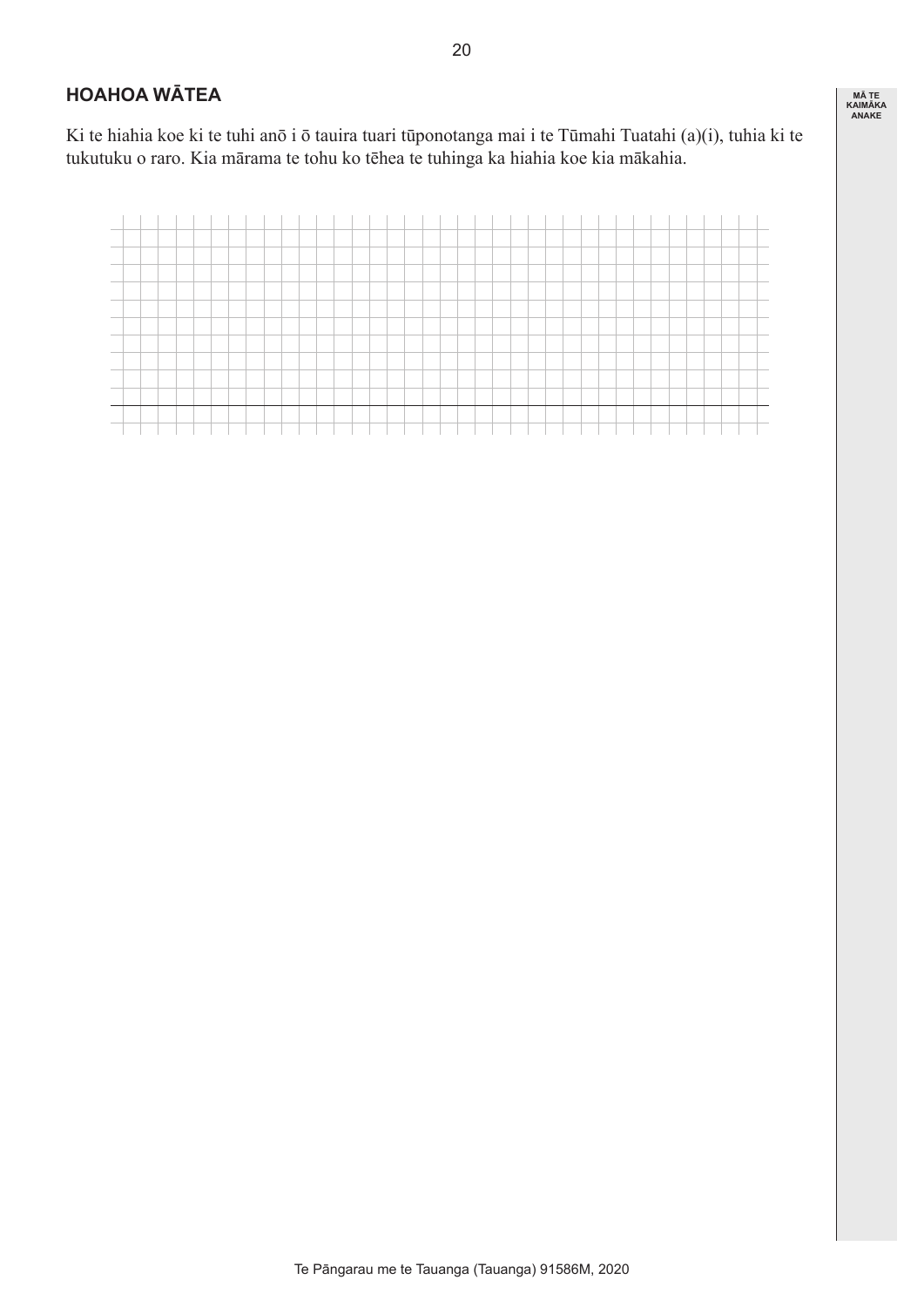#### **SPARE DIAGRAM**

If you need to redraw your probability distribution models from Question One (a)(i), draw them on the grid below. Make sure it is clear which answer you want marked.

| <b>Contract Contract</b> |  |  |  |  |  |  |  |  |  |  |  |  |  |  |  |  |  |
|--------------------------|--|--|--|--|--|--|--|--|--|--|--|--|--|--|--|--|--|
|                          |  |  |  |  |  |  |  |  |  |  |  |  |  |  |  |  |  |
|                          |  |  |  |  |  |  |  |  |  |  |  |  |  |  |  |  |  |
|                          |  |  |  |  |  |  |  |  |  |  |  |  |  |  |  |  |  |
|                          |  |  |  |  |  |  |  |  |  |  |  |  |  |  |  |  |  |
|                          |  |  |  |  |  |  |  |  |  |  |  |  |  |  |  |  |  |
|                          |  |  |  |  |  |  |  |  |  |  |  |  |  |  |  |  |  |
|                          |  |  |  |  |  |  |  |  |  |  |  |  |  |  |  |  |  |
|                          |  |  |  |  |  |  |  |  |  |  |  |  |  |  |  |  |  |
|                          |  |  |  |  |  |  |  |  |  |  |  |  |  |  |  |  |  |
|                          |  |  |  |  |  |  |  |  |  |  |  |  |  |  |  |  |  |
|                          |  |  |  |  |  |  |  |  |  |  |  |  |  |  |  |  |  |
|                          |  |  |  |  |  |  |  |  |  |  |  |  |  |  |  |  |  |
|                          |  |  |  |  |  |  |  |  |  |  |  |  |  |  |  |  |  |
|                          |  |  |  |  |  |  |  |  |  |  |  |  |  |  |  |  |  |
|                          |  |  |  |  |  |  |  |  |  |  |  |  |  |  |  |  |  |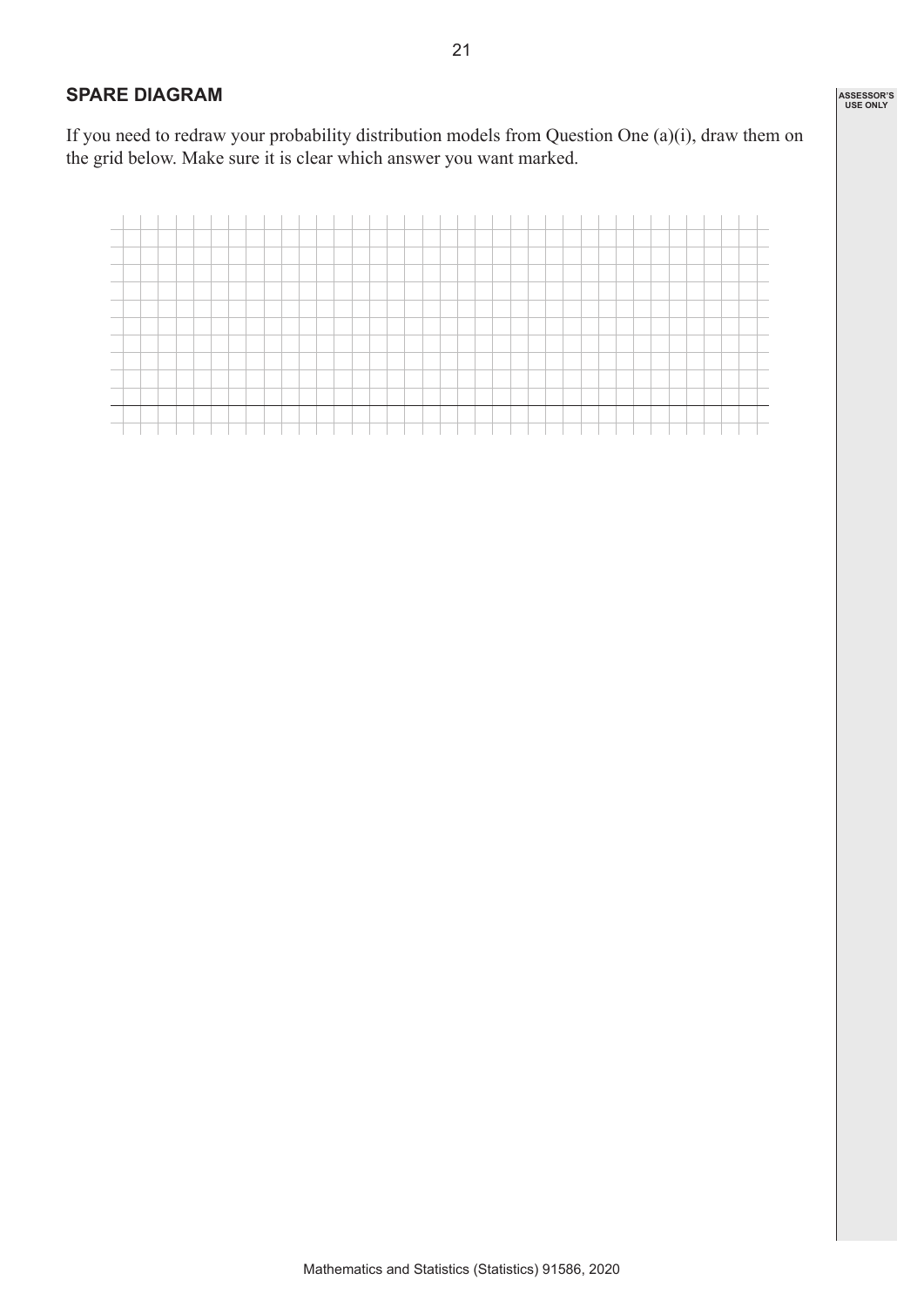| TAU TŪMAHI | He whārangi anō ki te hiahiatia.<br>Tuhia te (ngā) tau tūmahi mēnā e tika ana. | <b>MÃ TE</b><br><b>KAIMÄKA</b><br>ANAKE |
|------------|--------------------------------------------------------------------------------|-----------------------------------------|
|            |                                                                                |                                         |
|            |                                                                                |                                         |
|            |                                                                                |                                         |
|            |                                                                                |                                         |
|            |                                                                                |                                         |
|            |                                                                                |                                         |
|            |                                                                                |                                         |
|            |                                                                                |                                         |
|            |                                                                                |                                         |
|            |                                                                                |                                         |
|            |                                                                                |                                         |
|            |                                                                                |                                         |
|            |                                                                                |                                         |
|            |                                                                                |                                         |
|            |                                                                                |                                         |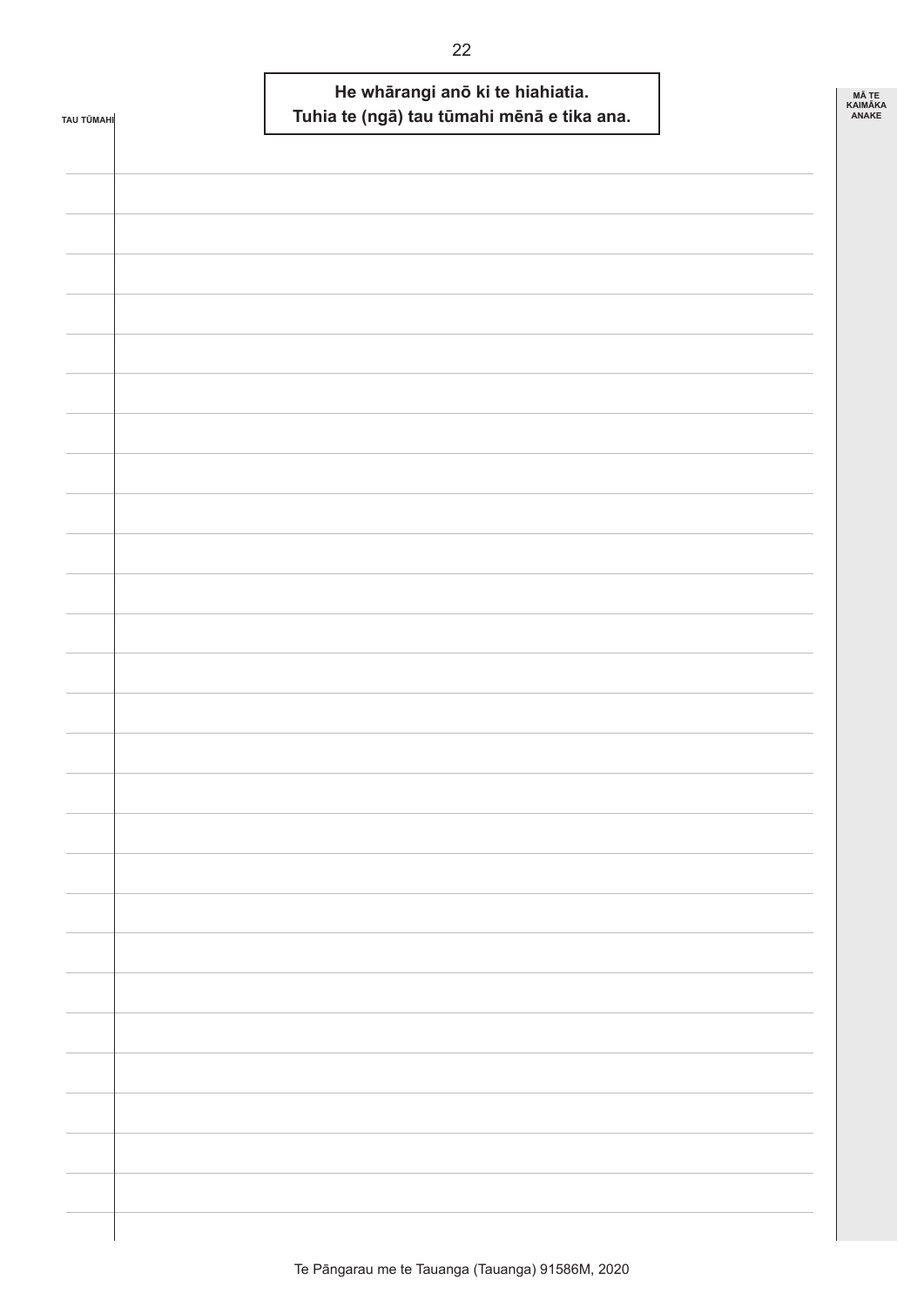| QUESTION<br><b>NUMBER</b> |  | Extra paper if required.<br>Write the question number(s) if applicable. |  | ASSESSOR'S<br><b>USE ONLY</b> |
|---------------------------|--|-------------------------------------------------------------------------|--|-------------------------------|
|                           |  |                                                                         |  |                               |
|                           |  |                                                                         |  |                               |
|                           |  |                                                                         |  |                               |
|                           |  |                                                                         |  |                               |
|                           |  |                                                                         |  |                               |
|                           |  |                                                                         |  |                               |
|                           |  |                                                                         |  |                               |
|                           |  |                                                                         |  |                               |
|                           |  |                                                                         |  |                               |
|                           |  |                                                                         |  |                               |
|                           |  |                                                                         |  |                               |
|                           |  |                                                                         |  |                               |
|                           |  |                                                                         |  |                               |
|                           |  |                                                                         |  |                               |
|                           |  |                                                                         |  |                               |
|                           |  |                                                                         |  |                               |
|                           |  |                                                                         |  |                               |
|                           |  |                                                                         |  |                               |
|                           |  |                                                                         |  |                               |
|                           |  |                                                                         |  |                               |
|                           |  |                                                                         |  |                               |
|                           |  |                                                                         |  |                               |
|                           |  |                                                                         |  |                               |
|                           |  |                                                                         |  |                               |
|                           |  |                                                                         |  |                               |
|                           |  |                                                                         |  |                               |